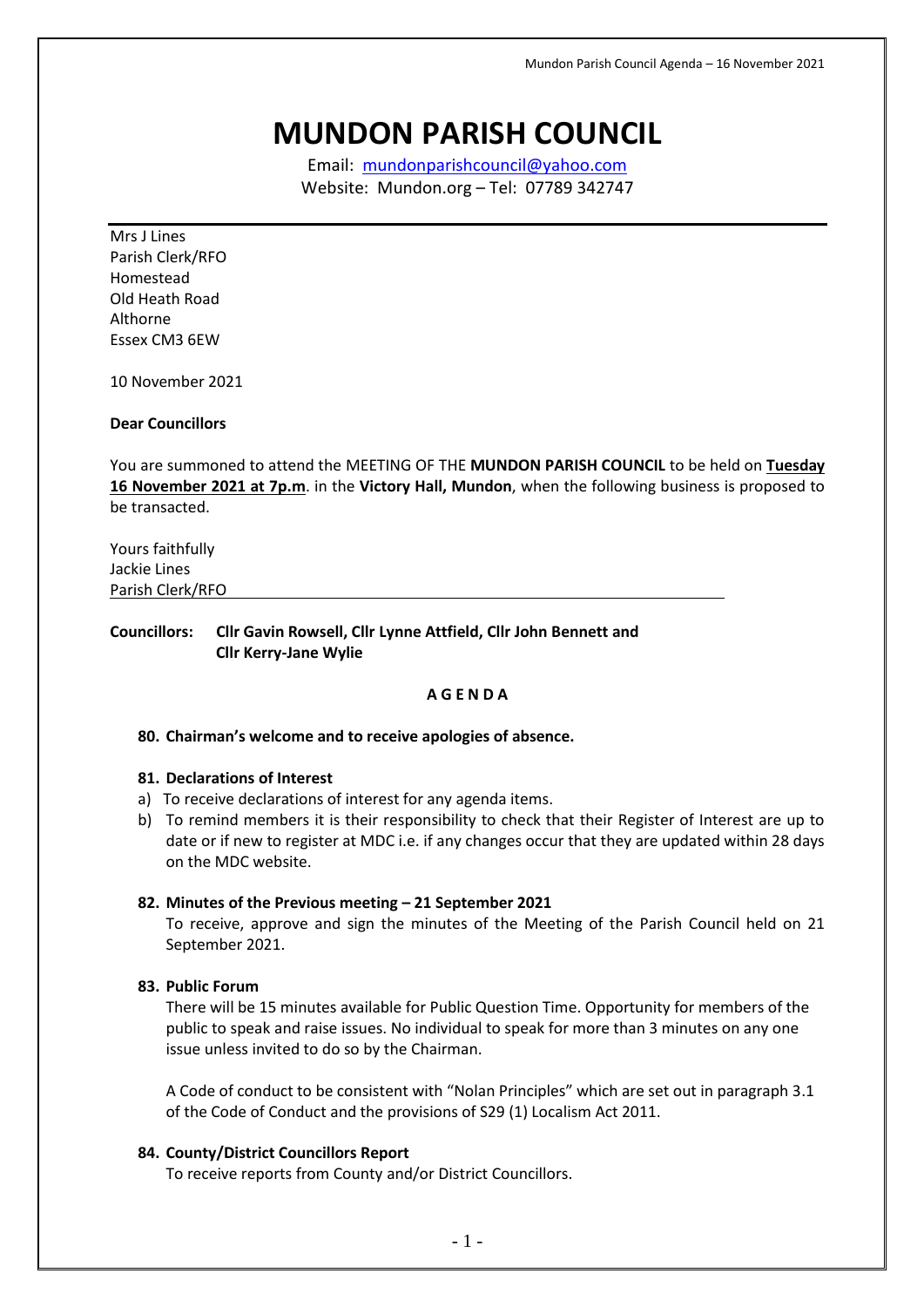# **85. Councillors and Clerk**

- a) Councillor vacancy.
- b) Councillor and Clerk safety review.

# **86. Policies, Procedures and Risk Assessments**

To consider and resolve any annual or new drafts -

- a) Standing Orders, to adopt the change for delegation to Clerk for supported planning applications.
- b) Co-Option policy for consideration and adoption if agreed.

# **87. Transport**

- a) To receive an update and an opportunity for members to raise any new issues, make decisions accordingly.
- b) To receive an update on the Dengie Dart further detailed information required for the website.

# **88. The Furze**

To receive an update on The Furze, new boundary fencing, and consider any new items.

# **89. Grass Cutting/Verges**

To receive an update and consider any new matters arising.

## **90. Neighbourhood Watch**

To receive an update, review, discuss and make any necessary decisions.

## **91. Woodside**

To receive an update regarding correspondence with Moat Housing in relation to contribution to the repair/replacement of the fence and in regard to Moat Housings historic offer to gift the grass area in front of Woodside to the Parish Council.

## **92. Website and Social Media**

To receive an update, review and consider any new items.

## **93. Planning**

a) **Planning Applications:**

**To review -**

No applications to review at present.

## b) **Planning Decisions**:

**21/00488/FUL PP-09768363 – Land between Furzedown and Elms Coal Yard, Main Road** New one and a half storey chalet style dwelling – **considered by the meeting of the South-Eastern Area Planning Committee on 15 September 2021 @ 7.30pm and approved by MDC on 24 September 2021.**

# **21/00682/FUL PP-09934476 – Mundon Hall, Vicarage Lane**

Erection of a covered cattle yard for the purposes of animal welfare – **approved by MDC week 42 ending 22 October 2021.**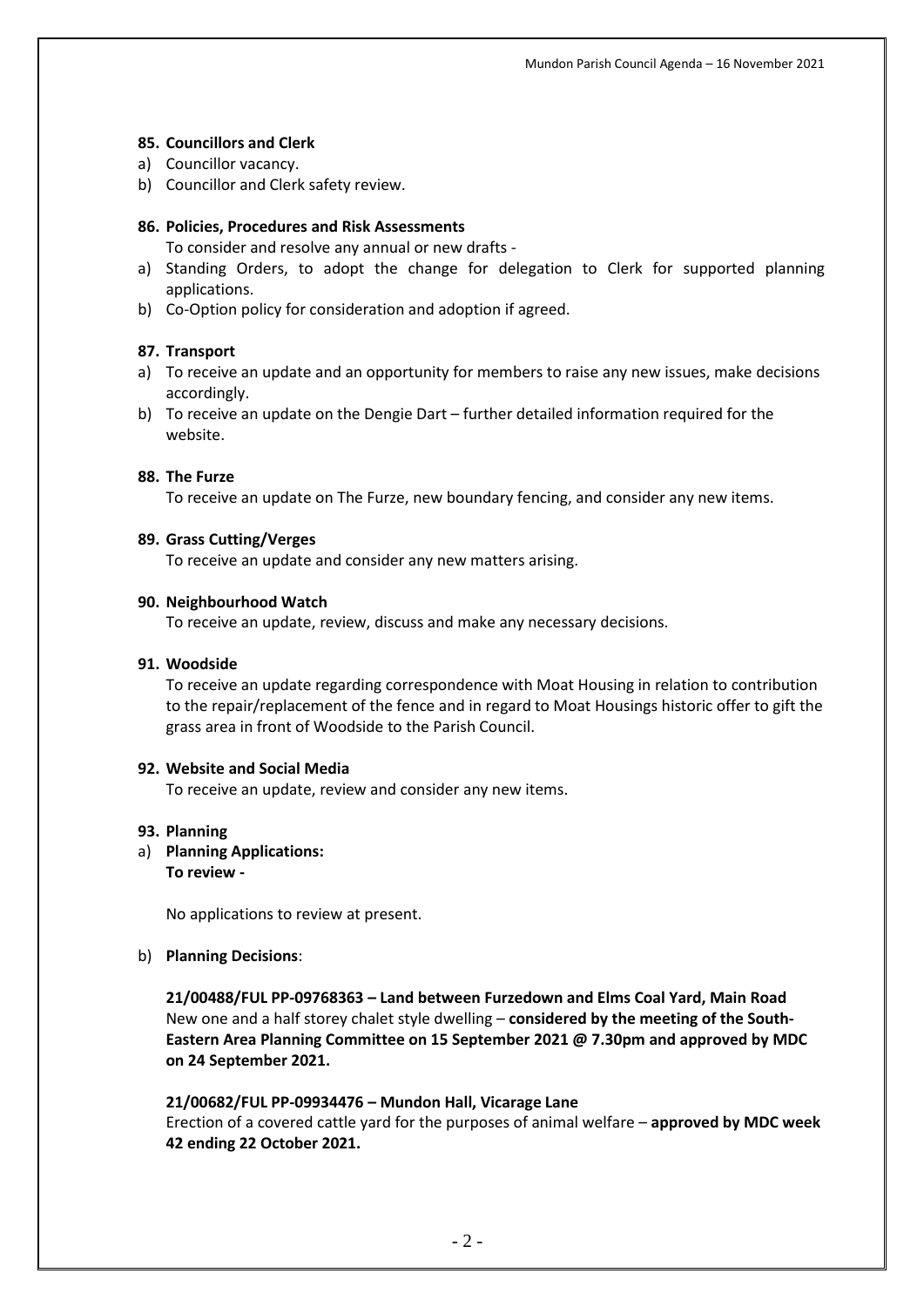# **21/00601/HOUSE PP-09867928 – The Farmhouse, New Hall Lane**

Demolish and rebuild of an existing, single storey, flat roofed side addition **– approved by MDC week 43 ending 29 October 2021.**

# **21/00602 PP-09867928 - The Farmhouse, New Hall Lane**

Demolish and rebuild of an existing, single storey, flat roofed side addition (this is a LBC application) **– Listed Building Consent granted by MDC week 43 ending 29 October 2021.**

# **21/00880/HOUSE PP-10159075 – Antonbury, New Hall Lane**

Two storey front, side and rear extension. Single storey rear extensions. Single storey front extension. New Chimney and changes to fenestration – **approved by MDC week 44 ending 5 November 2021.**

## c) **Planning Correspondence:**

Members to note receipt via email of the following: List of planning applications weeks 37 to 44 List of planning decisions and appeals weeks 37 to 44

# **94. Parish Council Land – Ownership and Boundaries**

To receive an update, consider and make any necessary decisions.

## **95. Highways**

- a) To receive updates on outstanding matters and an opportunity for members to raise any new highways issues.
- b) To review information received from the Community Protection Team after carrying out random speed checks.

## **96. Community**

Communication to new and existing residents - Mundon Information Booklet, to receive an update.

# **97. Plume Educational Trust**

To receive an update from a Trustee - Cllr Wylie.

## **98. Correspondence**

A list will be provided on the evening of the meeting if any correspondence is received in addition to what has previously been circulated via email and is not an agenda item. No decisions can be made under this heading it is for information only.

## **99. Finance**

a) To resolve to approve, receipts, payments and bank reconciliations for September and October 2021. - List of payments circulated to members at the end of each month prior to the meeting.

| Sep-21       |             |              |                                           |                |     |              |  |  |
|--------------|-------------|--------------|-------------------------------------------|----------------|-----|--------------|--|--|
| <b>FOLIO</b> | <b>DATE</b> | <b>PAYEE</b> | <b>DESCRIPTON</b>                         | <b>NET AMT</b> | VAT | <b>GROSS</b> |  |  |
| 25/21-22     | 07/09/2021  | Mow My Lawn  | Inv 1027 - 20th Aug/3rd Sept mowing       | 160.00         |     | 160.00       |  |  |
| 26/21-22     | 30/09/2021  | Clerk        | Salary and expenses - Month 6 - Sept 2021 | 366.69         |     | 366.69       |  |  |

**Oct-21**

| <b>FOLIO</b> | <b>DATE</b> | <b>PAYEE</b> | <b>DESCRIPTON</b>                      | <b>AMT</b><br><b>NET</b> | VAT | <b>GROSS</b> |
|--------------|-------------|--------------|----------------------------------------|--------------------------|-----|--------------|
| 27/21-22     | 06/10/2021  | Victory Hall | Bookng form for x2 hours 16 Nov 21 mtg | 16.00                    |     | 16.00        |